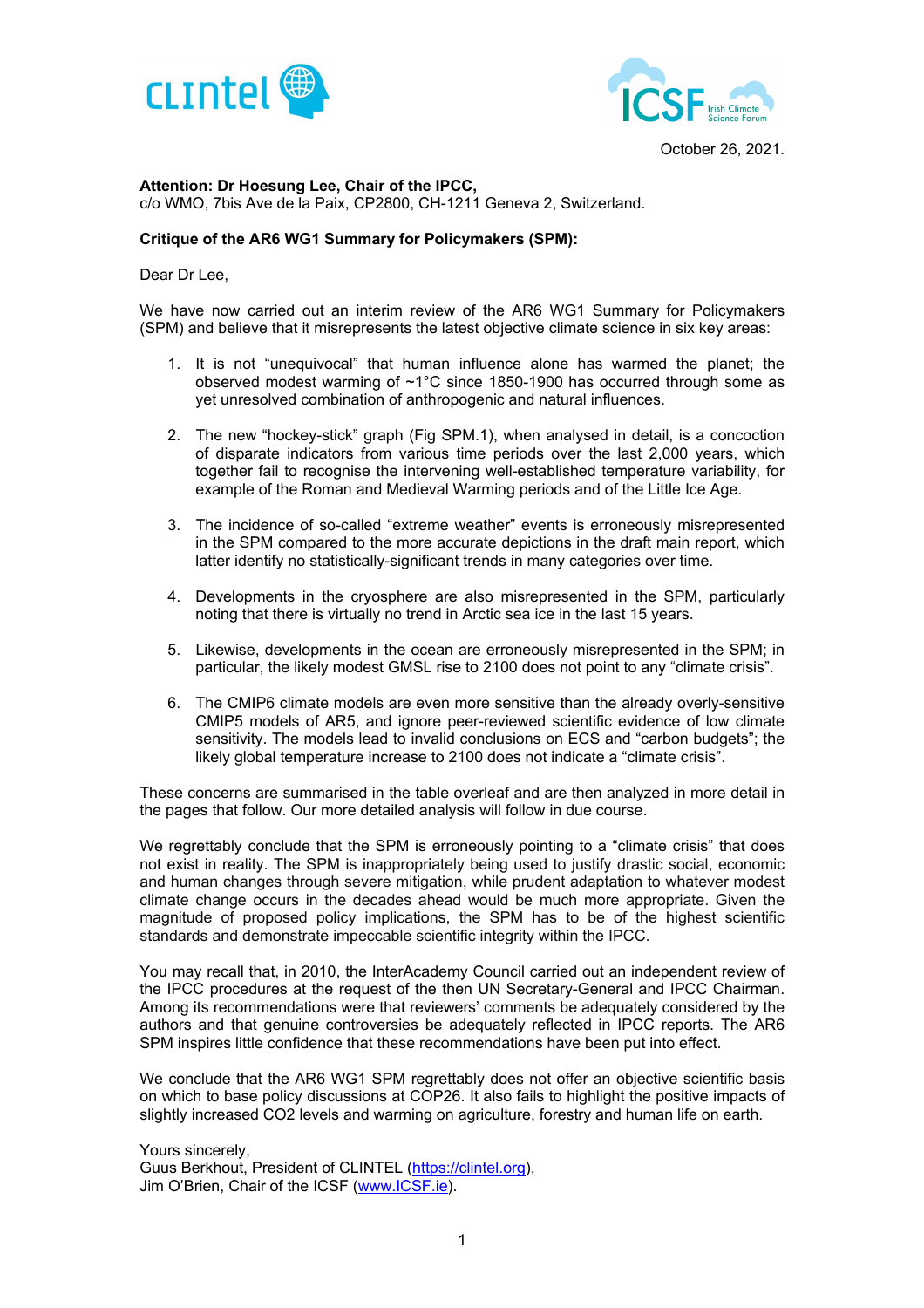



# **Summary Critique of IPCC AR6 WG1 SPM:**

| Para  | <b>SPM Claims</b>                                | <b>ICSF/CLINTEL Comments</b>         | Item           |
|-------|--------------------------------------------------|--------------------------------------|----------------|
| A.1   | It is unequivocal that human influence           | It is not unequivocal that human     | 1              |
|       | has warmed the atmosphere, ocean                 | influence is the sole or main        |                |
|       | and land                                         | cause; it is a combination of        |                |
|       |                                                  | anthropogenic/natural influences     |                |
| A.1   | Figure SPM.1 - the "hockey-stick"                | This is a misrepresentation of       | $\overline{2}$ |
|       |                                                  | temperature variability in the last  |                |
|       |                                                  | $2,000$ years                        |                |
| A.2   | Scale of recent changes and present              | Not proven, see adjacent             | $\overline{2}$ |
|       | state of the climate system are                  | comments; there is evidence of       |                |
|       | unprecedented over many centuries to             | sudden climate changes in past       |                |
|       | thousands of years                               | centuries and millennia              |                |
| A.2.1 | Atmospheric CO2 in 2019 higher than in           | Irrelevant comment, as in the        | 2              |
|       | the last 2m years                                | paleoclimate, CO2 levels were        |                |
|       |                                                  | 10-15 times higher than now          |                |
| A.2.2 | Temperatures in 2010-2019 were                   | False, as the Minoan, Roman and      | 2              |
|       | warmer than in the last 6,500 years              | Medieval Warming Periods have        |                |
|       |                                                  | been ignored/"deleted" by IPCC       |                |
| A.1.4 | Extreme weather claims on increased              | Claims on weather extremes are       | 3              |
|       |                                                  |                                      |                |
|       | precipitation, ocean salinity and storm          | misrepresented in the SPM            |                |
|       | tracks                                           | compared to detailed chapters        |                |
| A.3   | Human-induced climate change is                  | Generalised overstatement;           | 3              |
|       | already affecting many weather and               | attribution is not rigorous. Claims  |                |
|       | climate extremes in every region across          | on weather extremes are              |                |
|       | the globe, with stronger attribution to          | misrepresented in the SPM            |                |
|       | human influence                                  | compared to detailed chapters        |                |
| A.1.5 | Cryosphere: Human influence is very              | Changes in the cryosphere are        | 4              |
|       | likely the cause of retreat of glaciers,         | not unprecedented, even in a         |                |
|       | decrease in Arctic sea ice, but no               | Holocene perspective. Especially     |                |
|       | significant trend in the Antarctic;              | the Arctic region was likely         |                |
|       | decrease in Spring snow cover and                | warmer during the Holocene           |                |
|       | melting of Greenland Ice Sheet.                  | Thermal Optimum.                     |                |
| A.2.3 | Arctic sea ice lowest since at least             | Changes in the cryosphere are        | 4              |
|       | 1850; late summer Arctic ice smaller             | not unprecedented. Especially the    |                |
|       | than in the past 1,000 years. Glacier            | Arctic region was likely warmer      |                |
|       | retreat is unprecedented in last 2k years        | during the Holocene Optimum.         |                |
| A.1.6 | Oceans: human influence is main driver           | Warming of the oceans is modest      | 5              |
|       | of upper ocean warming/acidification             | and shows regional variability.      |                |
| A.1.7 | Oceans: human influence is very likely           | False, the rate of sea level rise is | 5              |
|       | the main driver of acceleration in sea           | cyclically variable and was as       |                |
|       | level rise since 1971                            | high in 1930-40s                     |                |
| A.2.4 | Sea level has risen since 1900 at a              | No valid evidence is presented       | 5              |
|       | faster rate than in last 3,000 years             |                                      |                |
| A.4   | Improved knowledgeputs the best                  | Important evidence for lower ECS     | 6              |
|       | estimate of ECS at 3°C                           | was not taken into account           |                |
| A.4.4 | The very likely range of ECS is between          | Important evidence for lower ECS     | 6              |
|       | $2^{\circ}$ C and $5^{\circ}$ C.                 | was not taken into account           |                |
| B.1   | Global warming of 1.5°C and 2°C will be          | This claim is based on overly        | 6              |
|       | exceeded in the 21 <sup>st</sup> century without |                                      |                |
|       |                                                  | sensitive models and overly          |                |
|       | deep reductions in GHG                           | pessimistic scenarios.               |                |
| D.1   | Each 1,000GtCO2 is likely to cause               | Claim is based on overly sensitive   | 6              |
|       | 0.45°C rise in global surface temp               | models.                              |                |
| D.2   | Mitigation will not lead to any difference       | Indeed, adaptation to whatever       | 6              |
|       | in global temperatures discernable from          | modest climate change occurs in      |                |
|       | natural variability in next 20 years             | coming decades is key.               |                |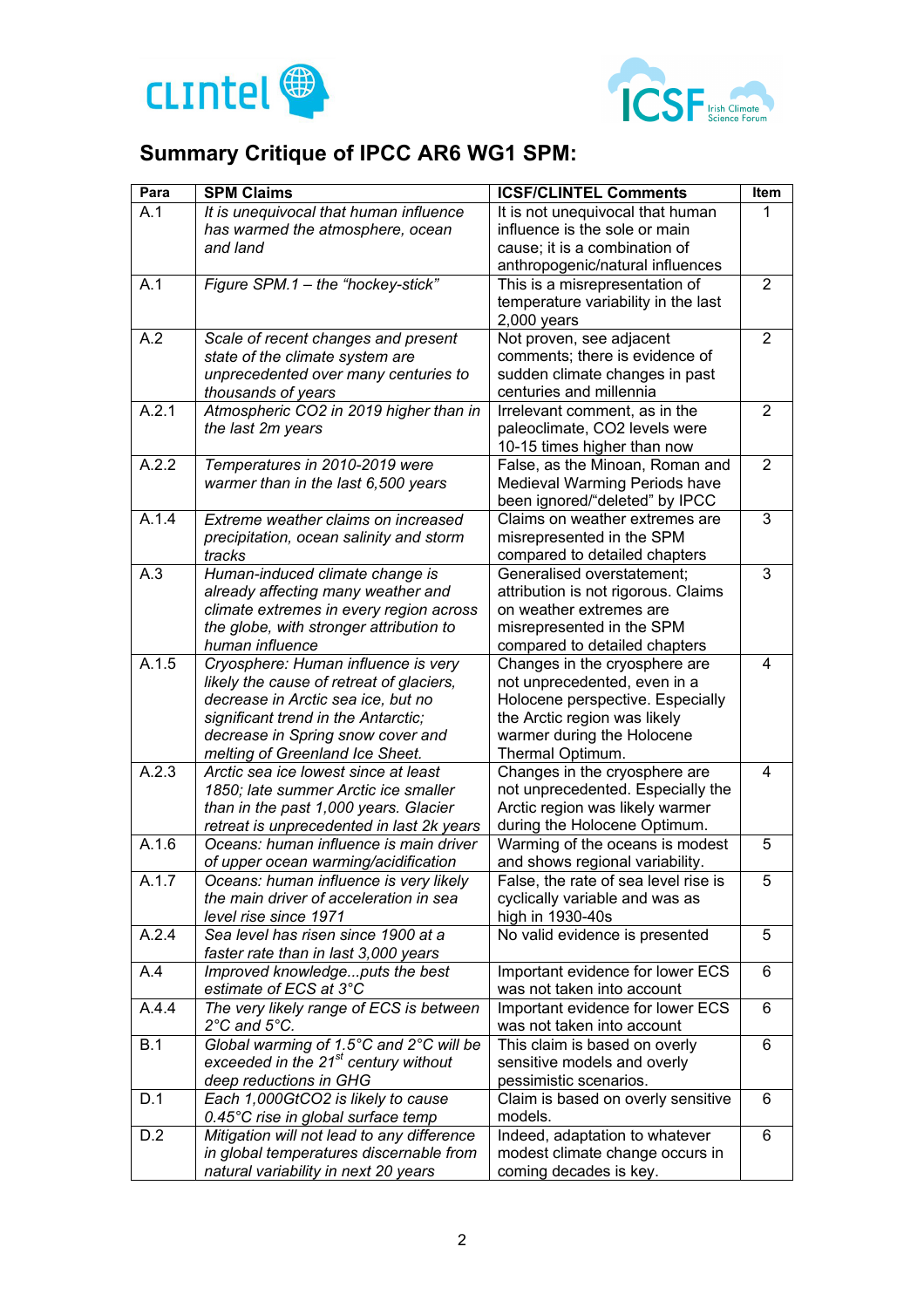



# **1. Not unequivocal that human influence alone has warmed the climate**

| <b>Section</b> | <b>SPM Claims</b>                                        | <b>ICSF/CLINTEL Comments</b>                                                           | <b>Item</b> |
|----------------|----------------------------------------------------------|----------------------------------------------------------------------------------------|-------------|
| A.1            | It is unequivocal that human<br>influence has warmed the | It is not unequivocal that human<br>influence is the sole or main cause;               |             |
|                | atmosphere, ocean and land                               | it is due to a still unknown<br>combination of anthropogenic and<br>natural influences |             |

The fact that UNFCCC mandate is to address "dangerous anthropogenic interference with the climate system" has regrettably biased its climate research away from any natural causes, and prevents any objective circumspect analysis. It is regrettable that there is no detailed analysis of the impacts of solar variability and of natural events such as ENSO, El Niño, La Niña, AMO, PDO, etc, and even how these might be related to cosmic rays, solar geomagnetic storms, earthquakes, tsunamis, volcanic eruptions.

A seminal paper has recently been published entitled *How much has the Sun influenced Northern Hemisphere temperature trends? An ongoing debat*e by Ronan Connolly, Willie Soon, et al/ (https://doi.org/10.1088/1674-4527/21/6/131). It concludes that is not unequivocal that human influence has alone caused recent warming; it is unequivocal that it is caused by some as yet unresolved combination of human influence and natural variability.

The paper abstract: In order to evaluate how much Total Solar Irradiance (TSI) has influenced Northern Hemisphere surface air temperature trends, it is important to have reliable estimates of both quantities. Sixteen different estimates of the changes in TSI since at least the 19<sup>th</sup> century were compiled from the literature. Half of these estimates are "low variability" and half are "high variability".

Meanwhile, five largely-independent methods for estimating Northern Hemisphere temperature trends were evaluated using: 1) only rural weather stations; 2) all available stations whether urban or rural (the standard approach); 3) only sea surface temperatures; 4) tree-ring widths as temperature proxies; 5) glacier length records as temperature proxies. The standard estimates which use urban as well as rural stations were somewhat anomalous as they implied a much greater warming in recent decades than the other estimates, suggesting that urbanization bias is still a problem in current global temperature datasets – despite the conclusions of some earlier studies. Nonetheless, all five estimates confirm that it is currently warmer than the late 19<sup>th</sup> century, i.e., there has been some "global warming" since the 19<sup>th</sup> century.

For each of the five estimates of Northern Hemisphere temperatures, the contribution from direct solar forcing for all sixteen estimates of TSI was evaluated using simple linear leastsquares fitting. The role of human activity on recent warming was then calculated by fitting the residuals to the UN IPCC's recommended "anthropogenic forcings" time series.

For all five Northern Hemisphere temperature series, different TSI estimates suggest *everything from no role for the Sun in recent decades (implying that recent global warming is mostly human-caused) to most of the recent global warming being due to changes in solar activity (that is, that recent global warming is mostly natural)*. It appears that previous studies (including the most recent IPCC reports) which had prematurely concluded the former, had done so because they failed to adequately consider all the relevant estimates of TSI and/or to satisfactorily address the uncertainties still associated with Northern Hemisphere temperature trend estimates.

Therefore, several recommendations on how the scientific community can more satisfactorily resolve these issues are proposed. The paper demonstrated that the iconic "attribution statement" of AR5 (which claimed that most of the observed warming since the mid- $20<sup>th</sup>$ century was human-caused) was flawed for at least two major reasons: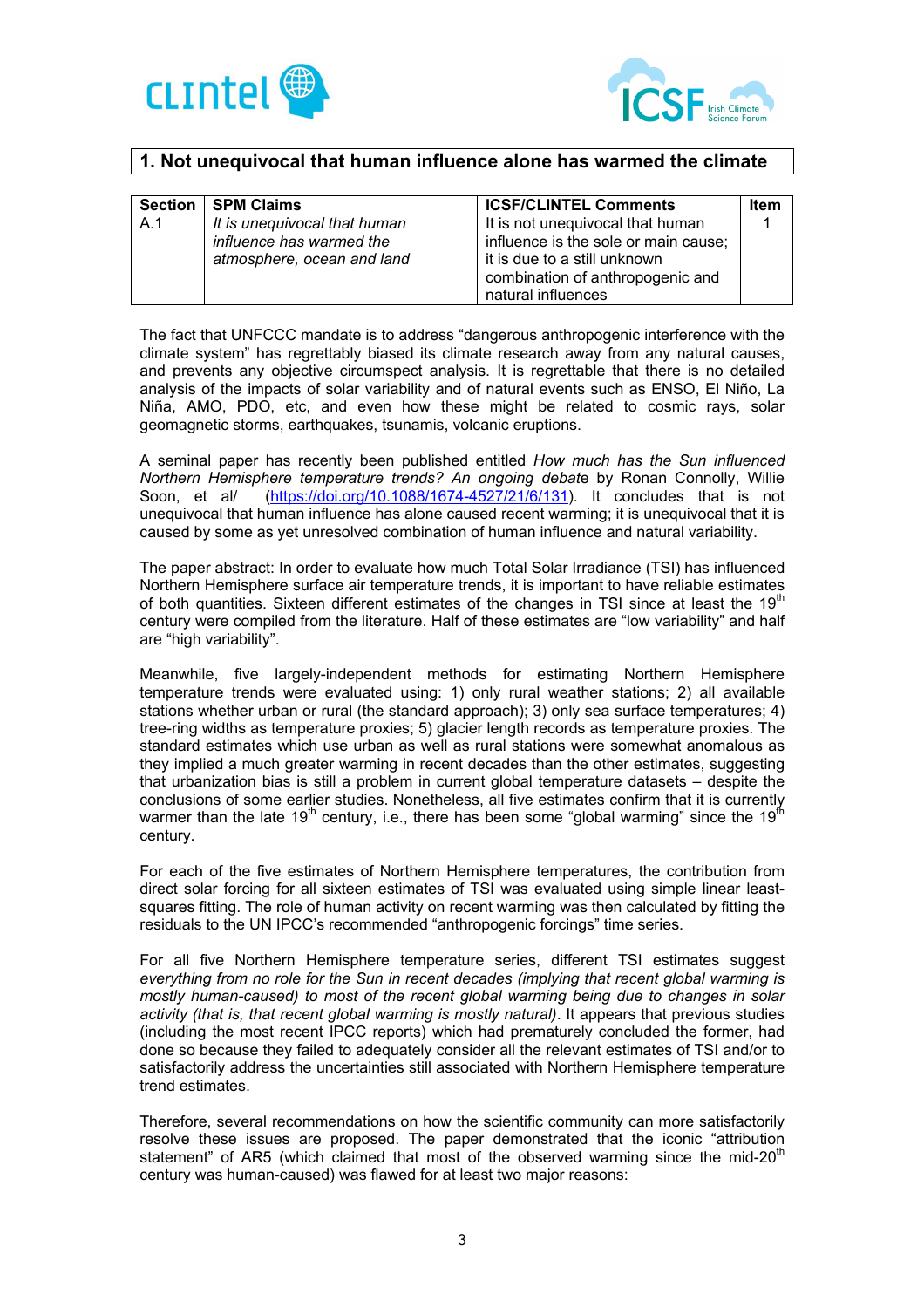



- 1. The estimates of solar activity trends considered by the computer models used for their attribution analysis only represented a subsample of the estimates available at the time. This subsample excluded multiple estimates which implied a large solar contribution to global temperature trends. As a result, their analysis prematurely dismissed the possibility that much of the warming since the mid-20<sup>th</sup> century might have been solar in origin.
- 2. The estimates of global temperature trends they used had failed to adequately account for urbanization bias.

There were also three papers that had been published since AR5 that dispute the IPCC claim:

- 1. Soon et al., 2015 (https://doi.org/10.1016/j.earscirev.2015.08.010), "*Re-evaluating the role of solar variability on Northern Hemisphere temperature trends since the 19th century*". The overlooking of this paper is particularly ironic given that, Panmao Zhai, one of the two co-chairs of AR6 WG1 has cited the study's findings on urbanization bias in one of his own papers, Chen & Zhai, 2017 (https://doi.org/10.1088/1748-9326/aa822b) with the following description: "Among these thermodynamic contributions, the urbanization caused warming rate should be particularly noted, since most urban stations are coincidently distributed over susceptible regions identified in figure 2(f) (Soon et al 2015)." (Chen & Zhai, 2017, p8)
- 2. Zhang et al., 2021, p1937, "*Urbanization Effects on Estimates of Global Trends in Mean and Extreme Air Temperature*" (https://doi.org/10.1175/JCLI-D-20-0389.1) "The urbanization effects in global land, East Asia, and North America as a whole are statistically significant, with the corresponding urbanization contributions for the period of 1951-2018 are 12.7%, 15% and 9.1% respectively" - Zhang et al., 2021, p1937
- 3. Scafetta, 2021 (https://doi.org/10.1007/s00382-021-05626-x), "*Detection of non‐climatic biases in land surface temperature records by comparing climatic data and their model simulations*" (published 17 January 2021, and thereby well within the IPCC deadline): "The 0.6°C warming observed in global temperature datasets from 1940-1960 to 2000– 2020 can be partially due to urban heat island (UHI) and other non-climatic biases in the underlying data, although several previous studies have argued to the contrary. The 25– 45% of the 1°C land warming from 1940–1960 to 2000–2020 could be due to non-climatic biases."

## Further Evidence

Indeed, there is the wider key issue of whether CO2 is cause or effect of warming, discussed in detail in the US Centre for Study of CO2 and Global Change in its March 2020 *Petition to the EPA seeking the Repeal of its 2009 Endangerment Finding*, see broad commentaries in http://www.co2science.org/articles/V23/mar/EPAPetitionCO2ScienceMarch2020.pdf. This extensively documents that (a) in the last 3 glacial terminations, CO2 increases were 400 to 2,800 years after warming started, (b) CO2 decreases were several thousands of years after cooling at the beginning of the Ice Ages, both aspects in particular evidenced in the most recent glacial termination, (c) the same pattern is observed for 7,000 of the 10,000 years of the Holocene, where temperatures were falling while the CO2 level was rising and (d) as was more recently repeated in the cooling period from 1945-1978.

This current-day behaviour is also demonstrated by Humlum in www.climate4you.com and in the associated monthly bulletins, for example: http://www.climate4you.com/Text/Climate4you\_September\_2021.pdf, page 44, that changes in global atmospheric CO2 *lag* changes in surface air temperature (by 9.5 to 10 months) which again *lag* changes in global ocean surface temperatures (by 11-12 months).

The non-impact of the 2020 reduction in global CO2 emissions due to the COVID-19 crisis also proves that point in practice, see the Spencer comment on http://co2coalition.org/2020/05/15/why-the-current-economic-slowdown-wont-show-up-in-theatmospheric-co2-record/.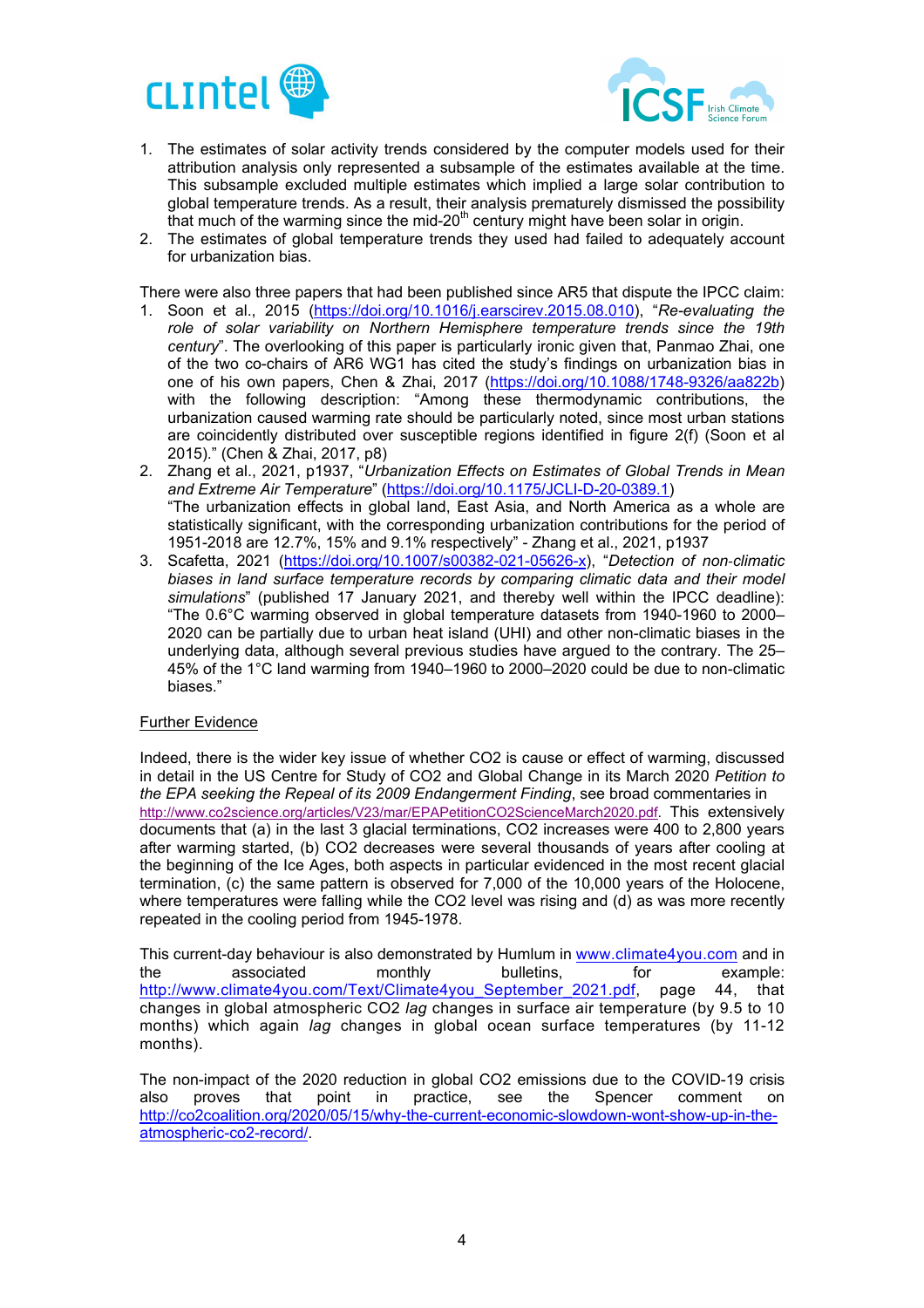



## Statistical Error in Attribution

The IPCC upgrading of attribution to "unequivocal", citing in the associated press release of "major advances in the science of attribution", is hotly debated by Ross McKitrick.

As background, Allen and Tett (1999, herein AT99) introduced a Generalized Least Squares (GLS) regression methodology for decomposing patterns of climate change for attribution purposes and proposed the "Residual Consistency Test" (RCT) to check the GLS specification. Their methodology has been widely used and highly influential ever since, in part because subsequent authors have relied upon their claim that their GLS model satisfies the conditions of the Gauss-Markov (GM) Theorem, thereby yielding unbiased and efficient estimators.

But, as McKitrick points out, AT99 stated the GM Theorem incorrectly, omitting a critical condition altogether, their GLS method cannot satisfy the GM conditions, and their variance estimator is inconsistent by construction. Additionally, they did not formally state the null hypothesis of the RCT nor identify which of the GM conditions it tests, nor did they prove its distribution and critical values, rendering it uninformative as a specification test.

McKitrick insists that, for the past 20 years, the climatology profession has been oblivious to the errors in AT99, and untroubled by the complete absence of specification testing in the subsequent fingerprinting literature. These problems mean there is no basis for treating past attribution results based on the AT99 method as robust or valid. The conclusions might by chance have been correct, or totally inaccurate; but without correcting the methodology and applying standard tests for failures of the GM conditions, it is mere conjecture to say more than that.

Thus the opening attribution statement in the SPM "*It is unequivocal that human influence has warmed the atmosphere, ocean and land"* is not scientifically robust. Additionally, the omission of any serious attempt to investigate any other explanations of climate change reflects a lack of IPCC open thinking and objectivity.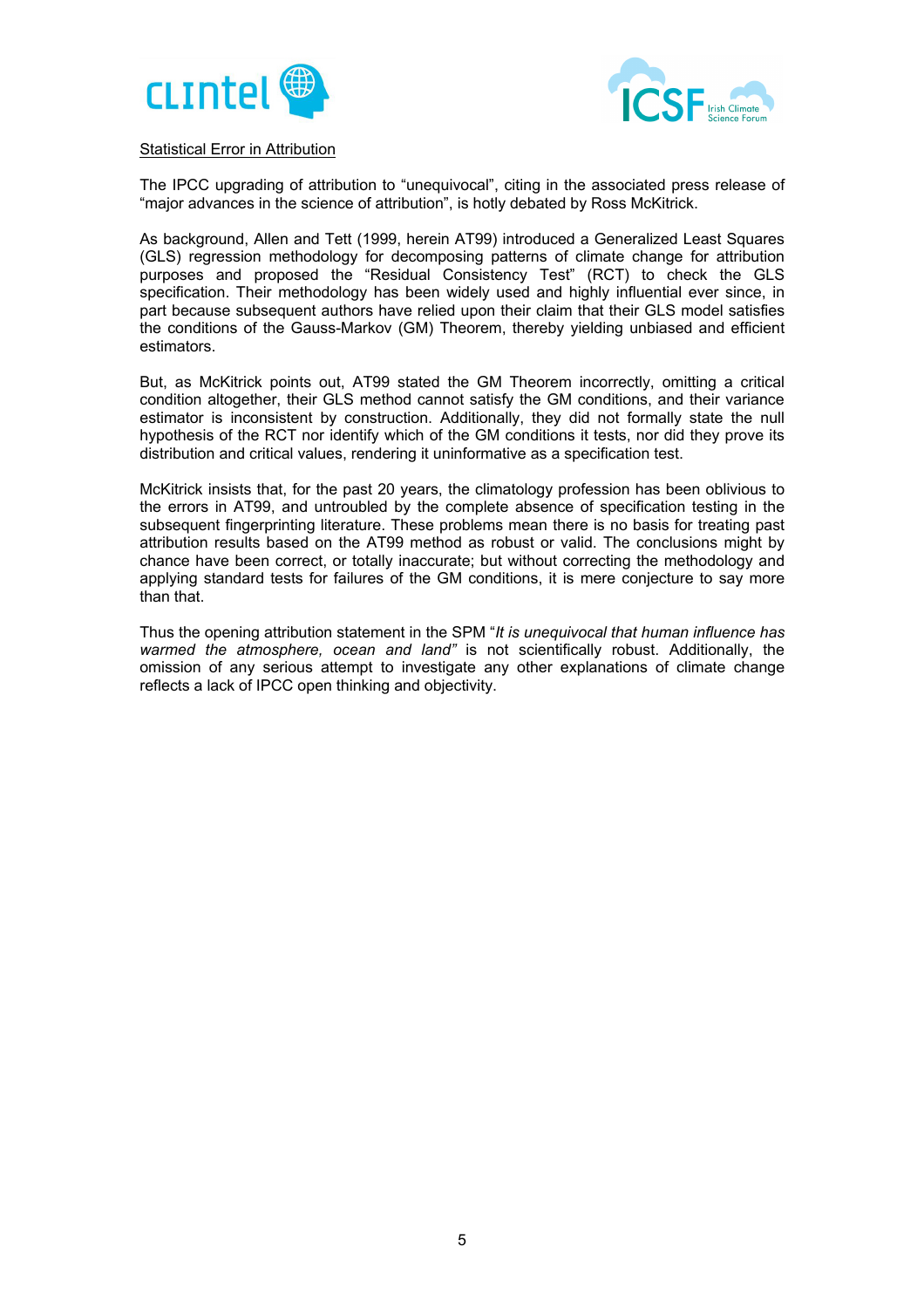



# **2. The "hockey-stick" misrepresents climate over the last 2,000 years**

| <b>Section</b> | <b>SPM Claims</b>                                                                                                                    | <b>ICSF/CLINTEL Comment</b>                                                                                             | <b>Item</b>    |
|----------------|--------------------------------------------------------------------------------------------------------------------------------------|-------------------------------------------------------------------------------------------------------------------------|----------------|
| A.1            | Figure SPM.1 - the "hockey-stick"                                                                                                    | This is a misrepresentation of<br>temperature variability in the last                                                   | 2              |
|                |                                                                                                                                      | $2,000$ years                                                                                                           |                |
| A.2            | Scale of recent changes and present<br>state of the climate system are<br>unprecedented over many centuries<br>to thousands of years | Not proven, see adjacent<br>comments; there is evidence of<br>sudden climate changes in past<br>centuries and millennia | 2              |
| A.2.1          | Atmospheric CO2 in 2019 higher<br>than in the last 2m years                                                                          | Irrelevant comment, as in the<br>paleoclimate, CO2 levels were 10-<br>15 times higher than now                          | $\mathcal{P}$  |
| A.2.2          | Temperatures in 2010-2019 were<br>warmer than in the last 6,500 years                                                                | False, as the Minoan, Roman and<br>Medieval Warming Periods have<br>been ignored/"deleted" by IPCC                      | $\mathfrak{p}$ |

The "hockey-stick" graph (SPM.1, below) fails to depict the actual temperature variations of the last 2000 years, which curiously is not supported in the draft WG1 report. As an immediate corollary, many of the actual climate observations are not unprecedented.



Comments by statistician Steve McIntyre are devastating. He has traced that the assertions that temperatures have been stable up to the industrial revolution came from a set of studies by an international paleoclimatology group based in Bern, Switzerland, known as PAGES 2k (PAst Global ChangES with 2k referring to the past 2000 years).

The most devastating criticism is the deliberate omission of high-resolution, well-established proxy studies of alkenone deposits (produced by marine algae). These deposits include those in limestone beds, and date back millions of years.

The primary purpose of "2000 year" proxy reconstructions of temperature is to compare modern temperature to estimates of medieval and first millennium temperatures. There are 41 proxies in the 0-30N network, but only three proxies with values before AD1200 and only one proxy with values prior to AD925.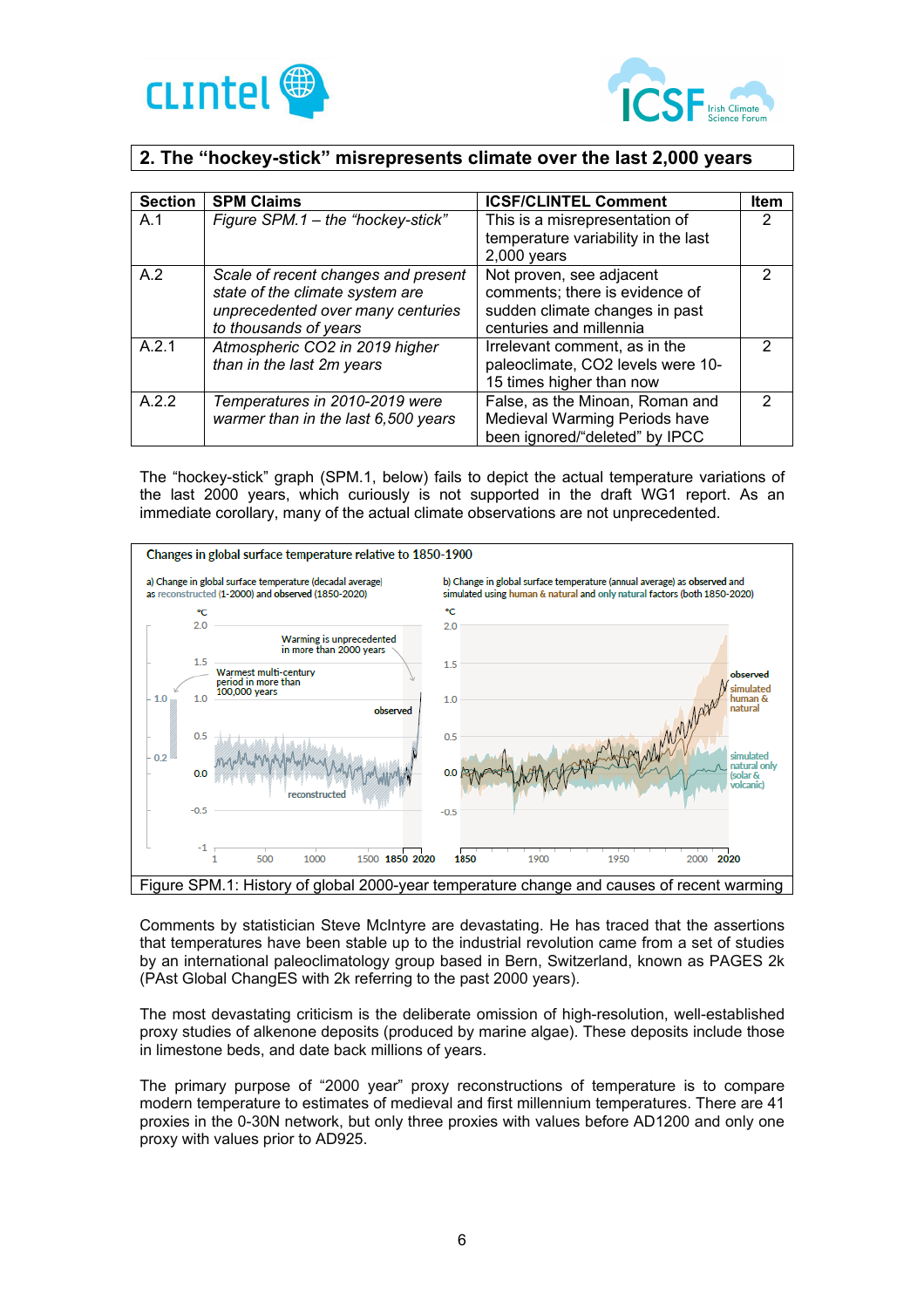



The single long proxy with values through the first millennium is a temperature reconstruction from Mg/Ca values from an ocean core offshore northern Africa. Its values decline erratically through the past two millennia, with very minor recovery in 20th century. The only proxy dating prior to AD925 shows a rough decline since about the year AD200.

McIntyre goes on to criticise the assertions reached by PAGES2k and by the new hockeystick and concluded:

- $\circ$  "A major reason for looking at the underlying data in proxy reconstructions, aside from being sound statistical practice in general, is that, (1) by definition, a temperature proxy is supposed to be linearly related to temperature; and therefore (2) proxies in a network of actual temperature proxies, according to the definition, should (a) have a reasonably consistent appearance; and (b) look like the reconstruction. This obviously doesn't occur in the PAGES2019 0-30N network.
- o Secondly, proxies covering the medieval period and earlier are disturbingly sparse in the PAGES2019 0-30N network. Although such series have become much more widely available in the past 15 years or so, PAGES 2019 0-30N contains only one proxy with values prior to AD925. Indeed, it actually reduced the representation of longer (ocean core, speleothem, lake sediment) proxies from Mann et al 2008 and PAGES2017, while dramatically increasing the proportional representation of very short coral proxies.
- o Finally, the network is wildly inhomogeneous over time. In the past two centuries, it is dominated by trending coral proxies, with only a few nondescript or declining long proxies. Any form of regression (or like multivariate method) of trending temperatures against a large network in the instrumental period will yield an almost perfectly fitting reconstruction in the calibration period if the network is large enough. When the network is limited to the few long proxies (and especially the singleton proxy extending to the first century), the fit of the regression (or multivariate method) is be very poor and the predictive value of any reconstruction is negligible**."**

McIntyre adds that:

- $\circ$  "The 30-60N latitude band gets lots of attention in paleoclimate collections probably more proxies than the rest of the world combined. The 30-60S latitude band is exactly the same size, but it is little studied.
- $\circ$  Most of all, given that the 60-30S latband is almost entirely (~96%) ocean, it seems bizarre that PAGES 2019 did not use any ocean core proxies, especially since there are physical formulas for estimating SST from alkenone or Mg/Ca measurements. Any conversion of tree ring widths to temperature in deg C is the result of ad hoc statistical fitting, not a universal formula. Alkenone values have been measured all over the modern ocean and nicely fit known ocean temperatures. In addition, alkenone values for ocean cores going back to deeper time (even to the Miocene give a consistent and reproducible narrative. So, there's a lot to like about them as a candidate for a "good" proxy".

*It is concluded that the "hockey-stick" presented in the SPM has no rigorous scientific basis and misrepresents climate variability over the last two millennia. As a corollary, it cannot be asserted that recent climate variations are "unprecedented".*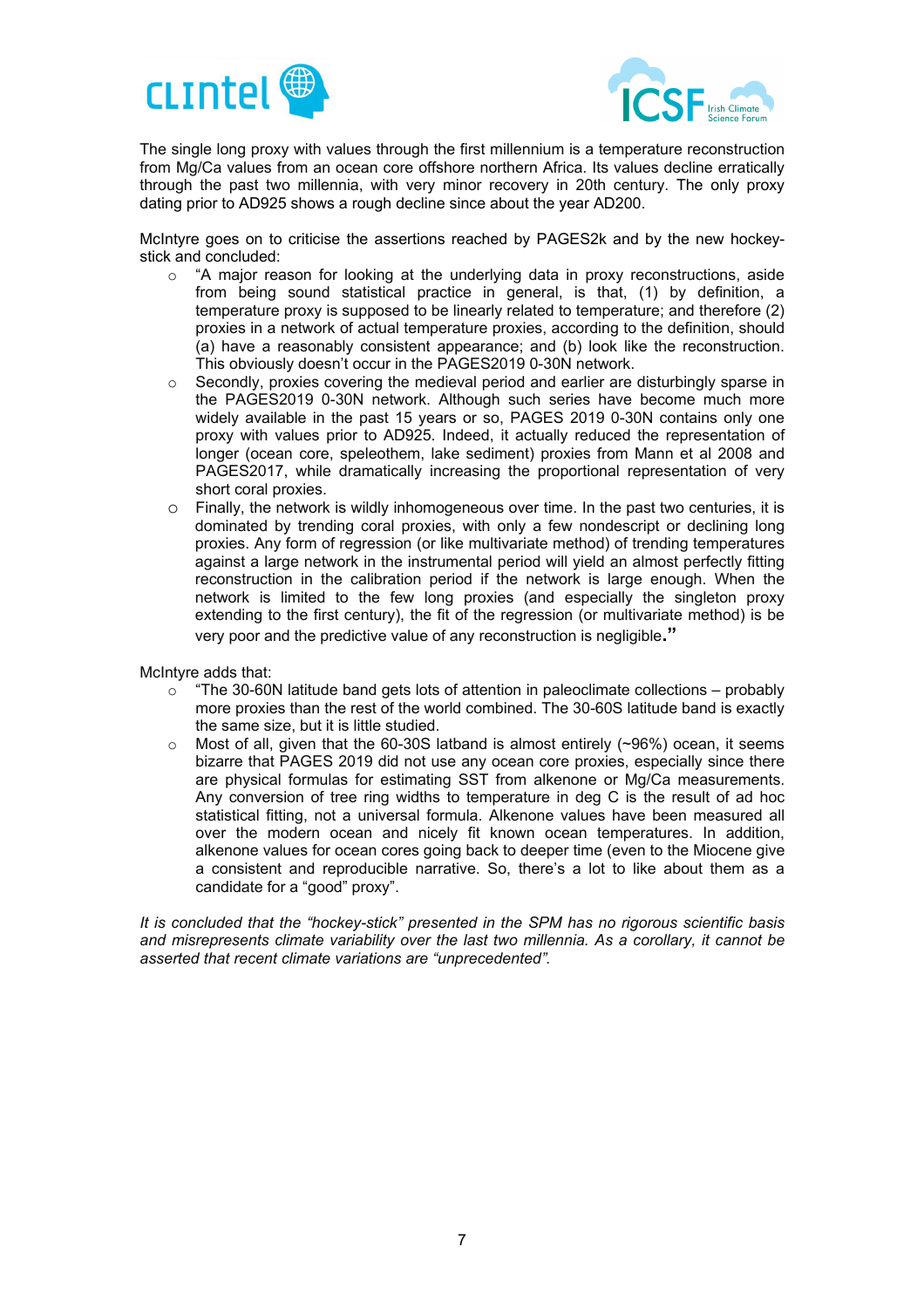



# **3. Misrepresentation of "extreme weather events"**

| <b>Section</b> | <b>SPM Claims</b>                                                                                                                                                              | <b>CLINTEL Summary Comment</b>                                                                                                                             | <b>Item</b> |
|----------------|--------------------------------------------------------------------------------------------------------------------------------------------------------------------------------|------------------------------------------------------------------------------------------------------------------------------------------------------------|-------------|
| A.1.4          | This section makes claims on<br>increased precipitation, ocean<br>salinity and storm tracks                                                                                    | Claims on weather extremes are<br>misrepresented in the SPM<br>compared to detailed chapters                                                               | 3           |
| A.3            | Human-induced climate change is<br>already affecting many weather and<br>climate extremes in every region<br>across the globe, with stronger<br>attribution to human influence | Generalised overstatement;<br>attribution is not rigorous. Claims<br>on weather extremes are<br>misrepresented in the SPM<br>compared to detailed chapters | 3           |

|                           | Detection | Attribution |
|---------------------------|-----------|-------------|
| heat waves                | yes       | yes         |
| heavy precipitation       | yes       | yes         |
| flooding                  | no        | no          |
| meteorological<br>drought | no        | no          |
| hydrological<br>drought   | no        | no          |
| ecological drought        | yes       | yes         |
| agricultural<br>drought   | yes       | yes         |
| tropical cyclones         | no        | no          |
| winter storms             | no        | no          |
| thunderstorms             | no        | no          |
| tornadoes                 | no        | no          |
| hail                      | no        | no          |
| lightning                 | no        | no          |
| extreme winds             | no        | no          |
| fire weather              | yes       | yes         |

The conclusions in the detailed chapters of AR6 WG1 indicate that it is incorrect to claim that on climate time scales the frequency or intensity of extreme weather and climate events has increased for flooding, drought (meteorological or hydrological), tropical cyclones, winter storms, thunderstorms, tornadoes, hail, lightning or extreme winds (so, storms of any type).

On the other hand, there is evidence for increasing heatwaves, heavy precipitation, droughts (ecological and agricultural) and fire weather, not unsurprisingly given a mildly warmer planet, whatever the cause.

These conclusions (summarized in the table at left by Roger Pielke Jr) are substantially similar to those of the previous IPCC WG1 report of 2013, which is not unsurprising given the short interval since that report.

The draft AR6 WG1 states on Detection and Attribution of Weather and Climate Extremes:

- Heat Waves: "It is virtually certain that there have been increases in the intensity and duration of heat waves and in the number of heat wave days at the global scale".
- Heavy precipitation: "the frequency and intensity of heavy precipitation have likely increased at the global scale over a majority of land regions with good observational coverage"
- In the accompanying FAQ, IPCC recognizes that "heavier rainfall does not always lead to greater flooding." To make claims about trends in flooding, one should look at trends in flooding and not precipitation; the conflation of the two is a common error.
- Flooding (detection): "Confidence about peak flow trends over past decades on the global scale is low, but there are regions experiencing increases, including parts of Asia, southern South America, the northeast USA, northwestern Europe, and the Amazon, and regions experiencing decreases, including parts of the Mediterranean, Australia, Africa, and the southwestern USA."
- Flooding (attribution): "there is low confidence in the human influence on the changes in high river flows on the global scale"
- Drought: IPCC has distinguished four types of drought: hydrological, meteorological, ecological and agricultural. That means that simply saying "drought" in the context of the IPCC report is incomplete, and potentially confusing. Here is what the report says about each:
	- o Hydrological drought: "There is still limited evidence and thus low confidence in assessing these trends at the scale of single regions, with few exceptions"
	- o Meteorological drought: "The regional evidence on attribution for single AR6 regions generally shows low confidence for a human contribution to observed trends in meteorological droughts at regional scale, with few exceptions"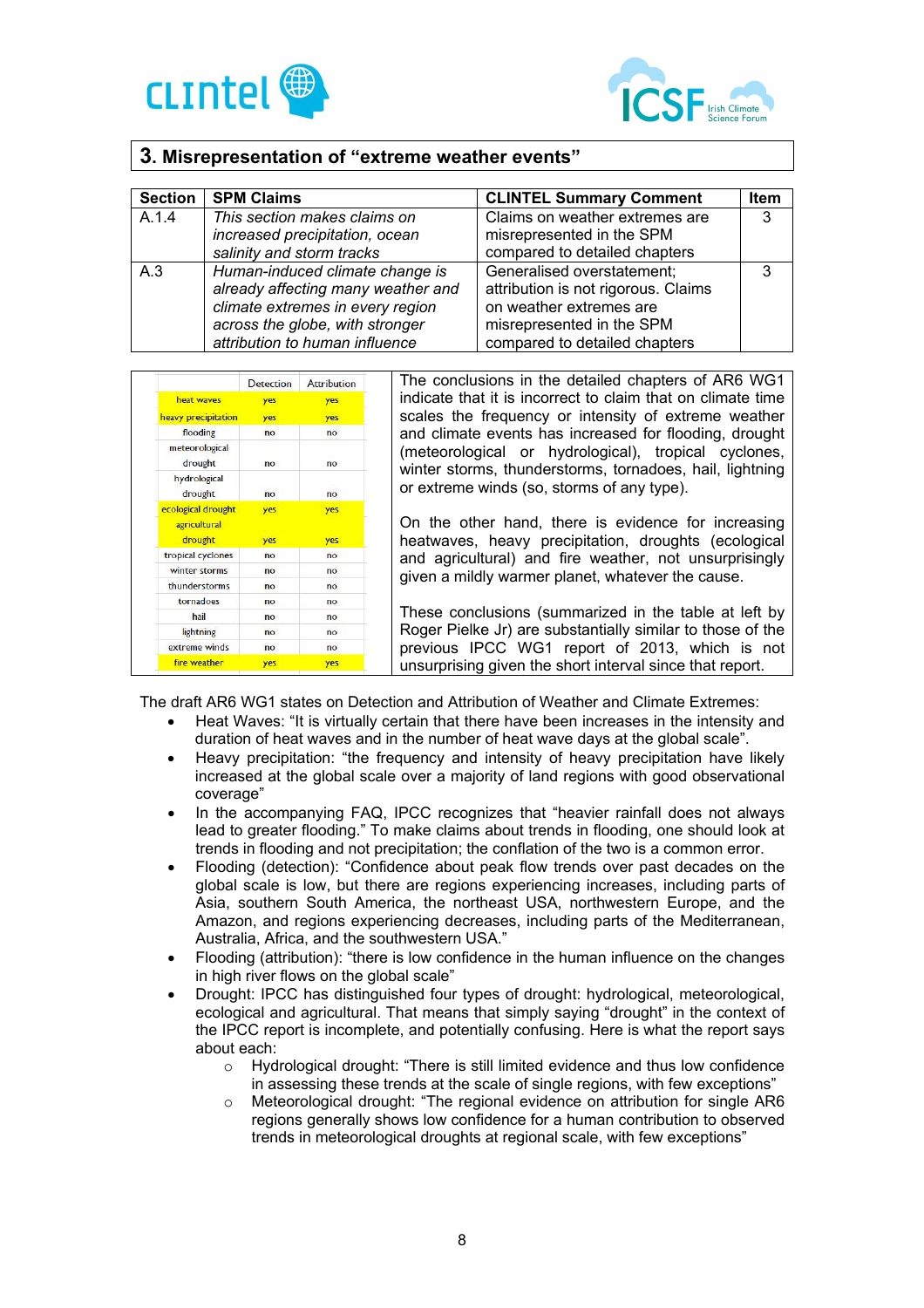



- o Ecological and agricultural drought: "There is medium confidence that human influence has contributed to changes in agricultural and ecological droughts and has led to an increase in the overall affected land area"
- Tropical cyclones: "There is low confidence in most reported long-term (multidecadal to centennial) trends in tropical cyclone frequency- or intensity-based metrics"
- Winter storms: "There is low confidence in observed recent changes in the total number of extratropical cyclones over both hemispheres. There is also low confidence in past-century trends in the number and intensity of the strongest extratropical cyclones over the Northern Hemisphere…"
- Thunderstorms, tornadoes, hail, lightning: "observational trends in tornadoes, hail, and lightning associated with severe convective storms are not robustly detected due to insufficient coverage of the long-term observations"
- Extreme winds (between 60S and 60N): "the observed intensity of extreme winds is becoming less severe in the lower to mid-latitudes, while becoming more severe in higher latitudes poleward of 60 degrees (low confidence)"
- Fire weather: "There is medium confidence that weather conditions that promote wildfires (fire weather) have become more probable in southern Europe, northern Eurasia, the US, and Australia over the last century".

#### Evidence on Flooding:

As a key example, other important evidence on flooding trends has been downplayed in the detailed chapters, such as in the 2017 paper of G.A. Hodgkins and others, which concluded that: "Overall, the number of significant trends in major-flood occurrence across North America and Europe was approximately the number expected due to chance alone. Changes over time in the occurrence of major floods were dominated by multidecadal variability rather than by long-term trends"

Another paper of Hodgkins et al (2019), dealing only with the U.S. has similarly been downplayed in the detailed chapters as: "River floods: There is *limited evidence and low agreement* on observed climate change influences for river floods in North America. Trends in streamflow indices are mixed and difficult to separate from river engineering influences, with large changes but little spatial coherence across the US, making it difficult to identify trends with confidence".

Neither paper has been correctly summarised in the SPM.

#### References

- o Hodgkins, G.A., R.W. Dudley, S.A. Archfield, and B. Renard (2019). Effects of climate, regulation, and urbanization on historical flood trends in the United States. *Journal of Hydrology*, 573, 697–709, doi:10.1016/j.jhydrol.2019.03.102.
- o Hodgkins, G. A., Whitfield, P. H., Burn, D. H., Hannaford, J., Renard, B., Stahl, K., Anne K. Fleig, Henrik Madsen, Luis Mediero, Johanna Korhonen, Conor Murphy and Donna Wilson (2017). Climate-driven variability in the occurrence of major floods across North America and Europe. *J. Hydrol.* 552, 704–717. doi:10.1016/j.jhydrol.2017.07.027

#### Overall comment:

Perhaps the best overview of weather events since the last Ice Age is given in HH Lamb's classic *"Climate, History and the Modern World"*, first published in 1982, reprinted many times since then. It also documented extreme weather events in the global *cooling* period of the 1960s and 1970s. This book alone leaves little doubt that modern-day so-called "extreme weather" events are not at all unprecedented.

*As a conclusion, the SPM misrepresents the detailed findings on extreme events.*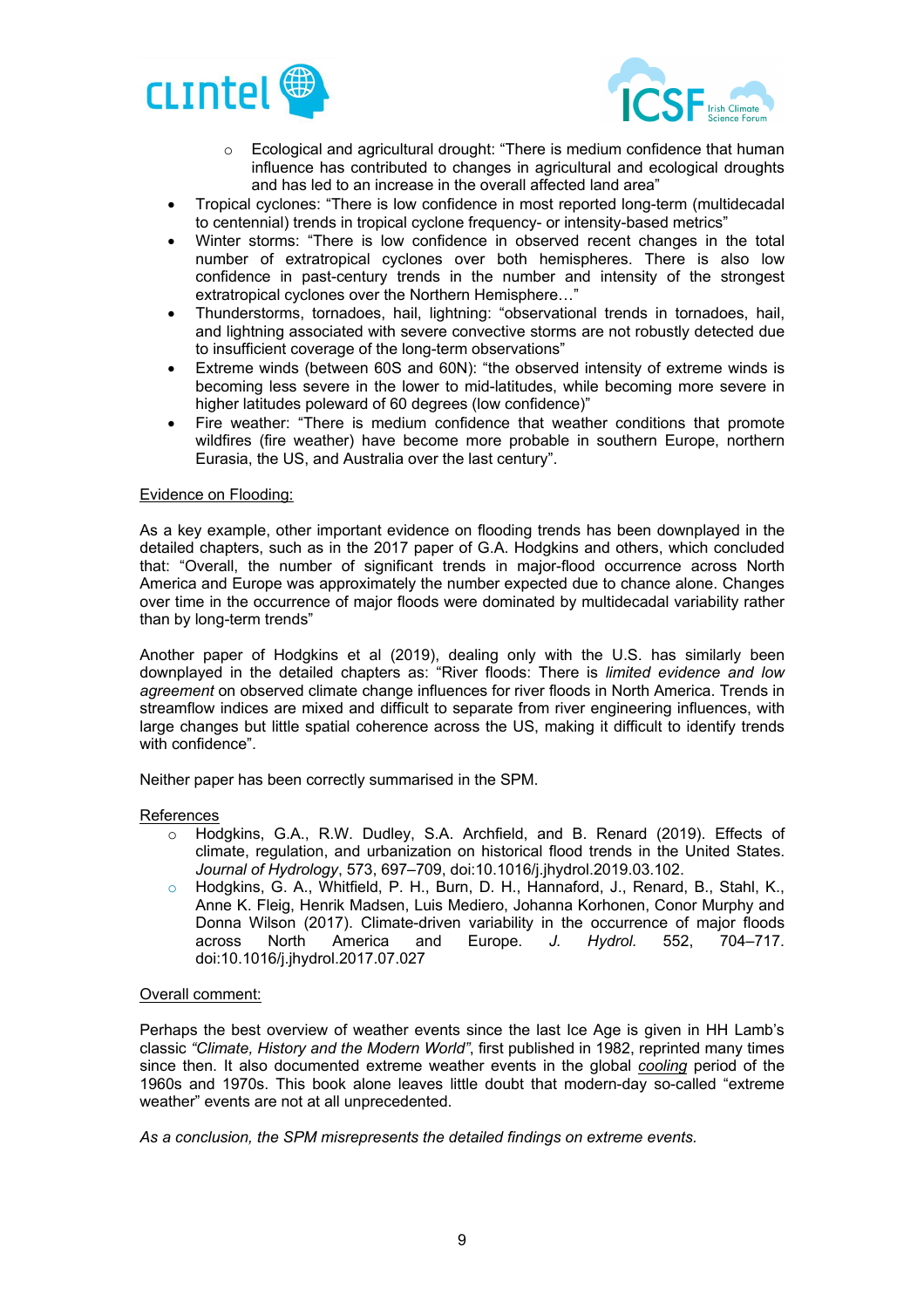



# **4. Misrepresentation of developments in the Cryosphere**

| <b>Section</b> | <b>SPM Claims</b>                                                                                                                                                                                                                    | <b>ICSF/CLINTEL Comments</b>                                                                                                                                                     | <b>Item</b> |
|----------------|--------------------------------------------------------------------------------------------------------------------------------------------------------------------------------------------------------------------------------------|----------------------------------------------------------------------------------------------------------------------------------------------------------------------------------|-------------|
| A.1.5          | Cryosphere: Human influence is very<br>likely the cause of retreat of glaciers,<br>decrease in Arctic sea ice, but no<br>significant trend in the Antarctic;<br>decrease in Spring snow cover and<br>melting of Greenland Ice Sheet. | Changes in the cryosphere are not<br>unprecedented, even in a Holocene<br>perspective. Especially the Arctic<br>region was likely warmer during the<br>Holocene Thermal Optimum. | 4           |
| A.2.3          | Arctic sea ice lowest since at least<br>1850; late summer Arctic ice smaller<br>than in the past 1,000 years. Glacier<br>retreat is unprecedented, at least in<br>the last 2,000 years                                               | Changes in the cryosphere are not<br>unprecedented, even in a Holocene<br>perspective. Especially the Arctic<br>region was likely warmer during the<br>Holocene Thermal Optimum. | 4           |

## State of the Cryosphere – The Arctic



Recent studies (eg Connolly, Connolly and Soon, Hydrol Science Journal, Vol 62, pp1317- 1340) and https://globalwarmingsolved.com/2013/11/is-the-arctic-melting/ have interpolated a similar warmer Arctic temperature anomaly in the 1930-1940s (likely related to the AMO, also a period of strong El Niños), followed by cooler anomalies from 1945 to 1978, during which two episodes Arctic sea ice is inferred to have grown and shrunk respectively. Elevated Arctic temperatures in the 1930-40s is also evidenced in Humlum's http://climate4you.com/ and in his *"State of the Climate 2019"* at https://www.thegwpf.org/content/uploads/2020/05/Stateof-the-climate-2019.pdf.

Other historical reconstructions by Tamo, Fortin and Gajewski found that Arctic temperatures were 1-2°C warmer during most of the first millennium and in particular during the Medieval Warming Period, see: https://www.tandfonline.com/doi/pdf/10.1080/15230430.2019.1640527. Similar results showing that the Arctic was up to 6°C warmer 9,000 years ago were reported by Mangerud and Svendsen, see:

https://journals.sagepub.com/doi/full/10.1177/0959683617715701, a result also replicated by Willem van der Bilt et al, see:

https://ui.adsabs.harvard.edu/abs/2019GeoRL..4614732V/abstract.

*In conclusion, the claim that current Arctic ice loss is unprecedented over the last 1000 years does not stand up.* There is significant evidence to the contrary. It may not be unprecedented even in the last 100 years. Incidentally, polar bears are thriving, See https://www.thegwpf.com/?s=crockford and

https://www.thegwpf.org/content/uploads/2015/06/Arctic-Fallacy2.pdf.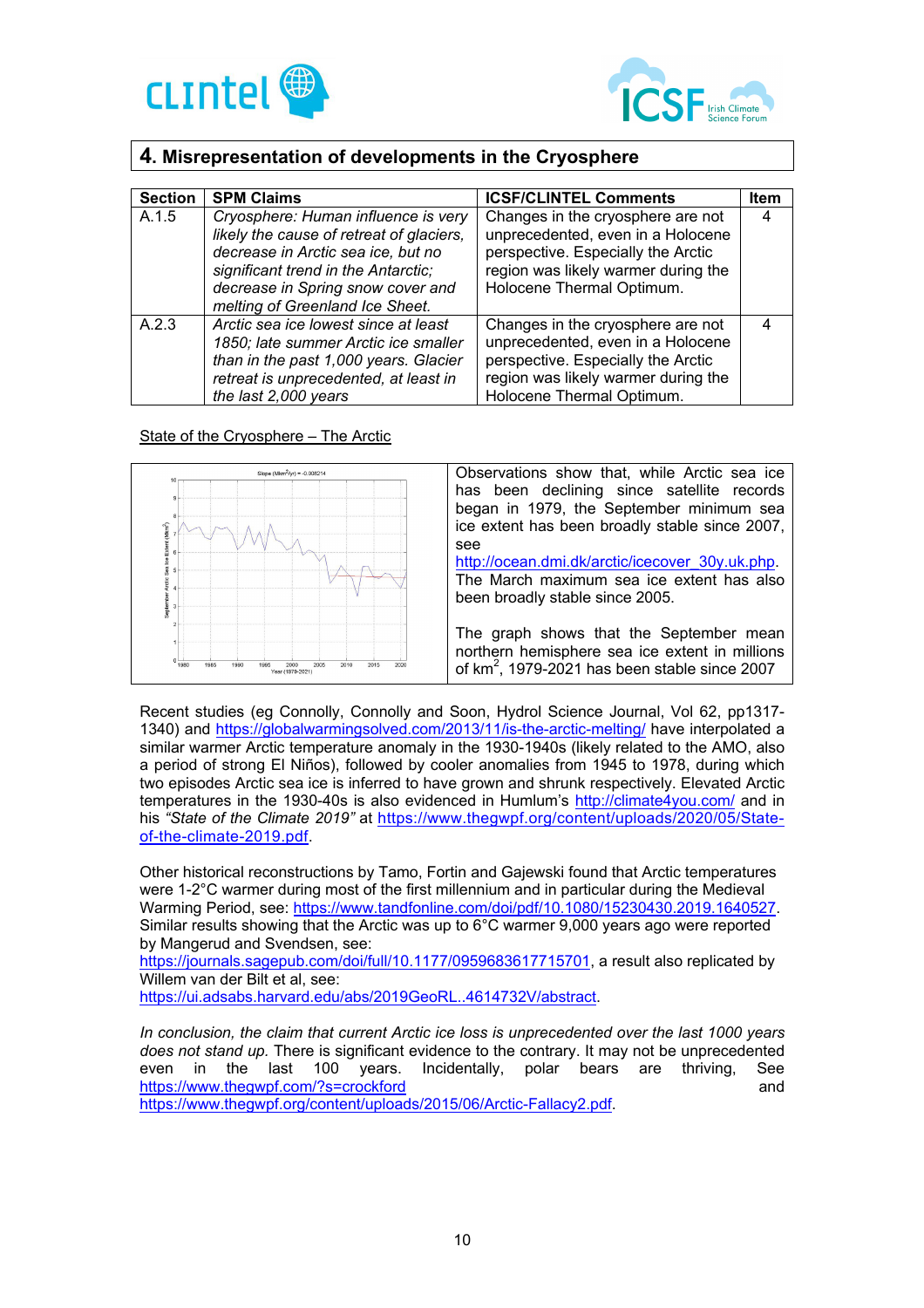



State of the Cryosphere – The Antarctic

A 2000-year reconstruction of Antarctic temperatures shows a warm period from 300-1000 AD, and a cool period from 1200-1900 AD. Recent research by Lüning, Galka and Vahrenholt also confirms a cooling trend in the Antarctic since 600 AD, the recent slight warming being insignificant in the millennial context, see: https://ui.adsabs.harvard.edu/abs/2019PPP...532j9251L/abstract. Overall, there is no significant trend in the Antarctic ice mass over the last 2,000 years. According to data kept by the British Antarctic Survey, the 2021 winter's harsh temperatures were the lowest in more than 60 years.

#### State of the Cryosphere – Greenland

Observed fluctuations in Greenland's temperatures since 1851, based on re-analysis by KNMI, show current temperatures to be similar to those as far back as the 1880s. Not unsurprisingly, Greenland shows a similar historical temperature trend as the Arctic, with a previous warmer period in the warm 1930-1940s, the previous time the AMO was in warm phase, as it presently is, see

https://www.the-cryosphere.net/12/39/2018/tc-12-39-2018-supplement.pdf.

Recent analysis by Axford et al reveal that the Greenland ice sheet was smaller than today for most of the last 10,000 years, reaching its peak about 1850, see:

https://www.sciencedirect.com/science/article/abs/pii/S0277379119302021. Another analysis by Schweinsberg et al found that the most pronounced glacier expansion in West Greenland occurred within the last 2,000 years, see:

http://www.glyfac.buffalo.edu/Faculty/briner/buf/pubs/Schweinsberg\_et\_al\_2019.pdf, also that a reconstruction of ice sheet temperatures shows that current temperatures are not unusual in the last 10,000 years, and were probably 2.9°C higher in the Early Holocene about 8,000 years ago.

More anecdotally, it is worth recalling that Greenland is so called because the Vikings inhabited a then-green Greenland from about 985 to 1385, until they had to abandon it at the onset of the Little Ice Age. Recently, abandoned WWII planes were found intact under 100m of snow and ice.

Contrary to the IPCC claim, there is nothing unprecedented in the ice sheet status of Greenland, not alone in recent centuries, but over the last 10,000 years. This year's summer melt has been one of the shortest on record, beginning a month late. Indeed last year's summer melt was also truncated, Greenland is still losing ice, but at a much lower rate in recent years than a decade ago, mainly due to its glaciers becoming more stable. According to NASA observations, the Jakobshavn Glacier in Western Greenland, after being in retreat for decades, is advancing since 2016/17.

#### State of the Cryosphere – Glaciers

Glaciers need to be seen in their historical context. A retreating glacier at the Lendbreen Pass in central Norway's recently yielded artefacts from the Roman and Medieval Warming Periods. A retreating glacier in Breioamerkursandur in southeast Iceland has revealed stumps of 3,000 year-old trees. Similar finds have been made in Alaska, Patagonia and Switzerland. It appears therefore that glaciers started to grow some time before the onset of the Little Ice Age, reaching a maximum around 1850. Despite 170 years of retreat, many glaciers still exist as an historical anomaly. As mentioned above, glaciers in Greenland are growing.

The facts show that there is nothing unprecedented about glacier melt, it is determined by natural causes.

*In conclusion, the claimed changes in the cryosphere are not borne out by observations.*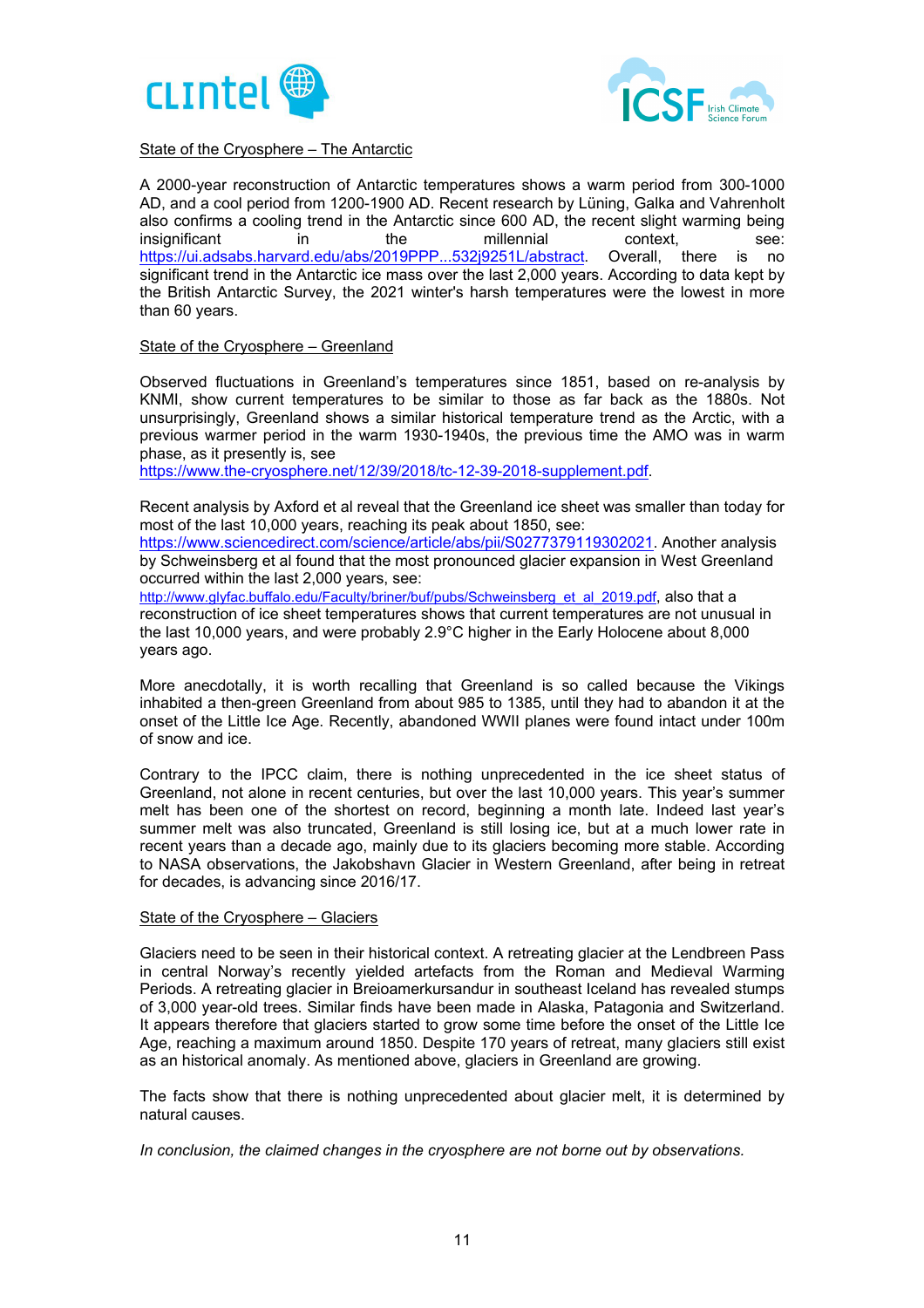



# **5. Misrepresentation of developments in the Oceans**

| <b>Section</b> | <b>SPM Claims</b>                                                                                         | <b>ICSF/CLINTEL Comments</b>                                                               | <b>Item</b> |
|----------------|-----------------------------------------------------------------------------------------------------------|--------------------------------------------------------------------------------------------|-------------|
| A.1.6          | Oceans: human influence is main<br>driver of upper ocean warming and<br>acidification                     | Warming of the oceans is very<br>modest and shows great regional<br>variability.           |             |
| A.1.7          | Oceans: human influence is very<br>likely the main driver of acceleration<br>in sea level rise since 1971 | False, the rate of sea level rise is<br>cyclically variable and was as high<br>in 1930-40s |             |
| A.2.4          | Sea level has risen since 1900 at a<br>faster rate than in last 3,000 years                               | No valid evidence is presented                                                             |             |

#### Global mean sea level rise

Global mean sea level (GMSL) has been rising since the end of the last ice age, having risen by about 130m between 20,000 and 7,000 years ago (Figure 1). Subsequently, the rate of rise became slower, with intermissions during cold periods such as the Little Ice Age (approx. 1350-1850). The current period of GMSL rise began around 1850, as the Little Ice Age came to an end and the melting of alpine glaciers became evident (Figure 2).





It is clear from Figure 2 that the GMSL was rising long before 1950, when fossil fuel emissions began to be appreciable. The rate of rise since 1850 is not constant, but shows substantial multi-decadal variability.

Douglas (1992) has argued that acceleration in observed GMSL rise needs at least 50 years of observations to be significant; otherwise, it is merely short-term variation. The sea level reconstruction of Jevrejeva et al. (2014) shown in Fig. 2 indicates a linear trend of 1.9 ± 0.3 mm/yr during the 20th century. References:

- o Douglas, B.C. (1992). Global sea level acceleration. *J. Geophys. Res*., 97(C8), 12,699-12,706.
- Jevrejeva, S., JC Moore, A Grinsted, A.Matthews, G Spada (2014) Trends and acceleration in global and regional sea levels since 1807. *Global and Planetary Change*, 113. 11-22. https://doi.org/10.1016/j.gloplacha.2013.12.004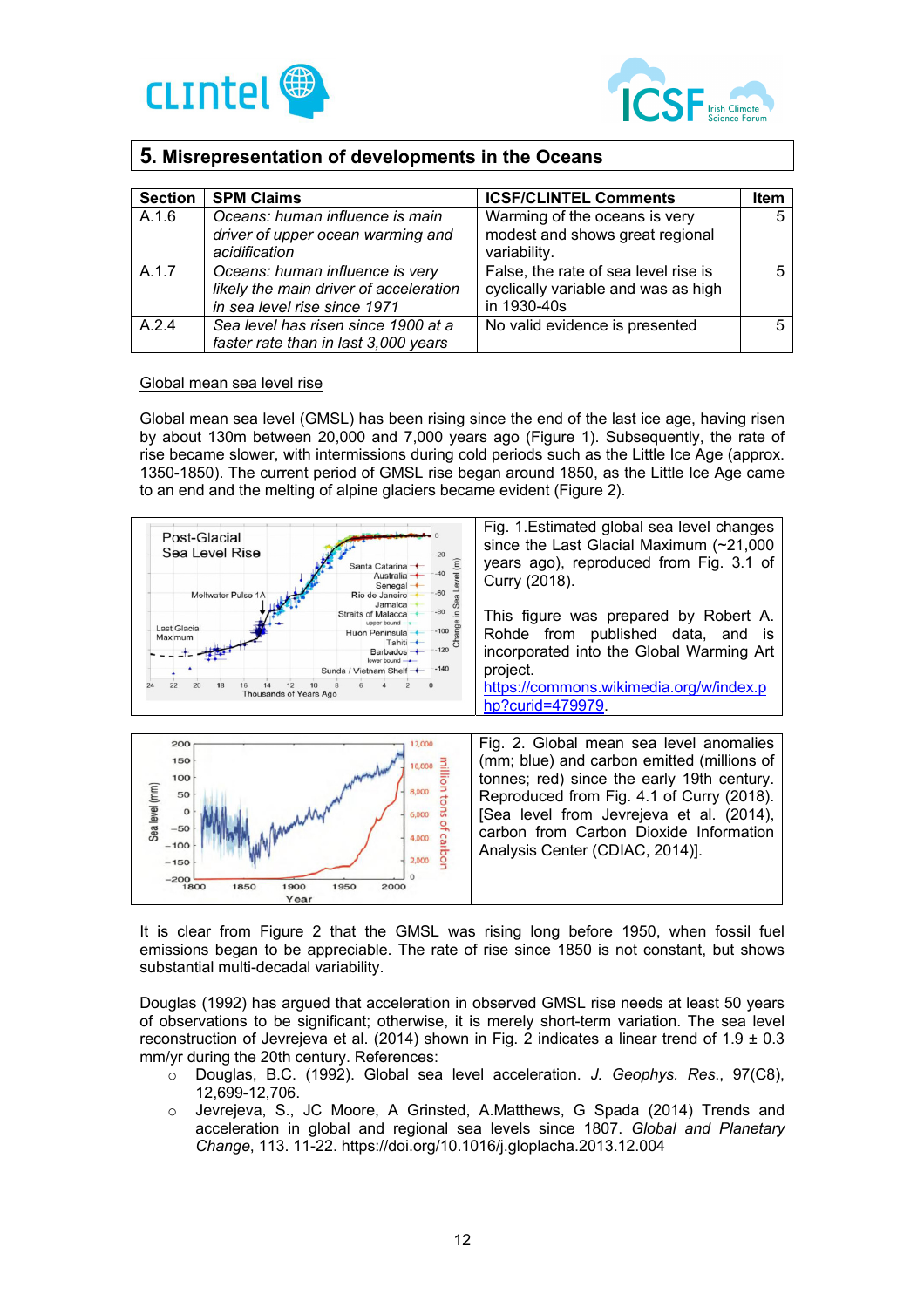



Recently, a NASA-led study has resulted in a state-of-the-art framework that brings together advances in sea level models and satellite observations to improve understanding of sea level rise for the past 120 years (Frederikse et al. 2020). The GMSL rise over the period 1900-2018 obtained in this study are shown in Figure 3.

This figure again shows multi-decadal variability. An analysis of the data shows that, relative to the values given above, the average rate of GMSL rise during the 20th century needs to be revised downward to 1.4 mm/yr. The rate of GMSL rise shown by the study's reconstructed tide gauge data in the period 1993-2018 is seen to be in good agreement with the satellite altimetry data available during the same period, both rates of rise being about 3.3 mm/yr.



The Frederikse et al. data also shows that the rate of GMSL rise in the 20-year period 1934- 1953 was 3.3 mm/yr, about the same as in the period 1993-2018. According to Frederikse et al., the above-average rate of GMSL rise in that period is attributable to above-average contributions from glaciers and the Greenland Ice Sheet, with the Greenland contribution around 1935 being slightly greater than in 2018.



Land-based observations (going back 100 years) confirm that GMSL continues at 1-2mm/y without any acceleration. Satellite figures going back only to 1993 point to a reasonably linear  $\sim$ 3mm/y trend. It is cherry-picking by IPCC to use the 3.7mm/y figure.

Even if GMSL is now rising at an upper-range average of ~3.3mm/y figure, that means a sealevel rise of the order of 0.25m by 2100, which merits a long-term adaptation strategy, but does not point to any "climate crisis" in this century.

There is no basis for the SPM claim that global mean sea level is now rising at a faster rate than in the last 3,000 years. It could be surmised that sea level rose slightly during the Roman and Medieval Warming Periods at rates similar to now, but probably declined during the Little Ice Age (as depicted in Figure 2). As shown in Figure 1, the changes in global mean sea level have very likely been less than 1m in the last 3,000 years.

#### Maldives & Pacific-Indian Ocean islands

Media frequently cite claims of catastrophic sea level rise engulfing island coasts as a consequence of global warming, which claims are unfounded.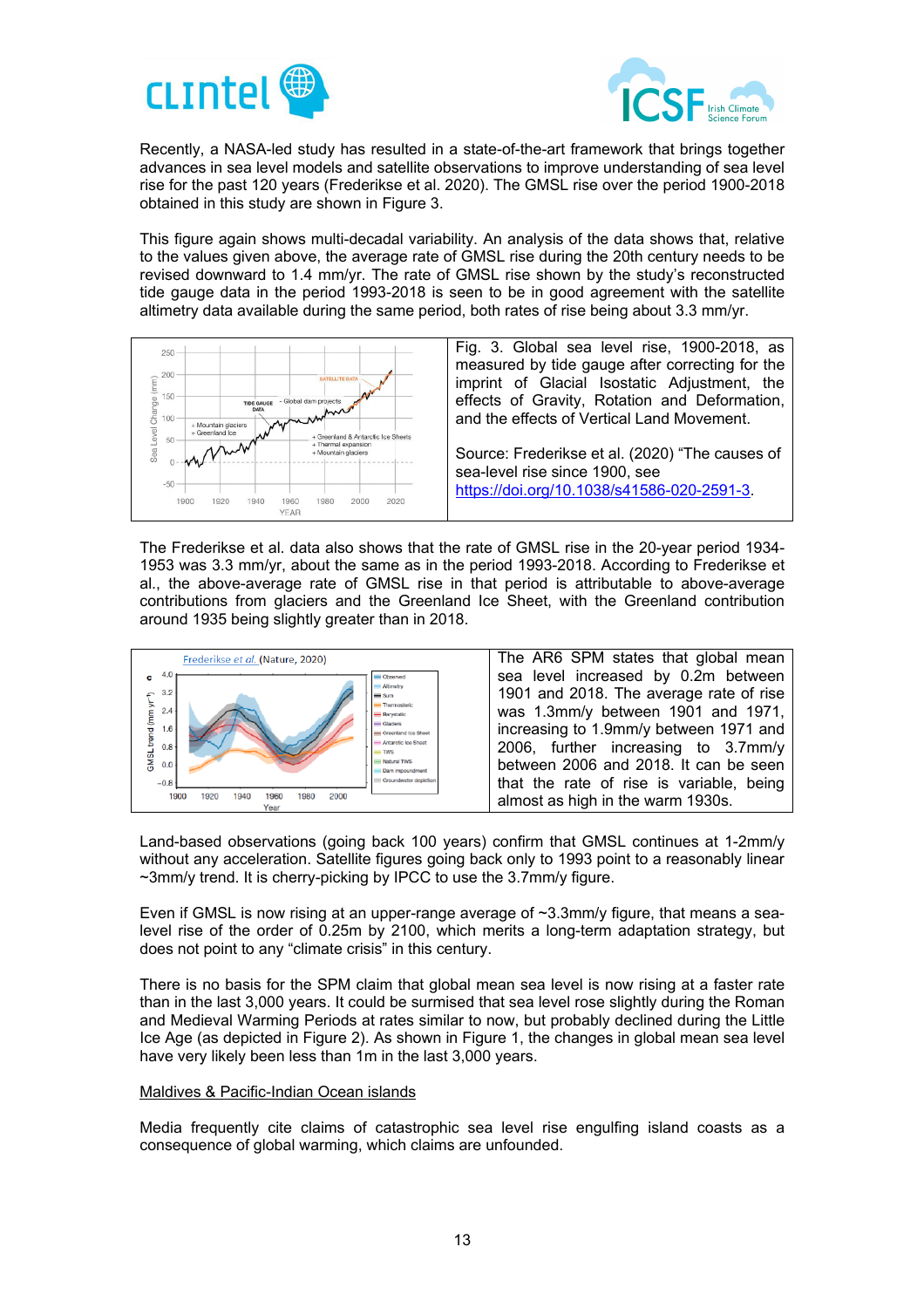





## Ocean Warming and Acidification

The SPM claims that recent ocean heating is unprecedented and implies that current earth system warming is a matter of concern. However, there is a lack of historic data from the paleoclimate and the more recent Roman and Medieval Warming Periods.

There is regular ongoing data on ocean temperatures by Humlum in www.climate4you.com, the latest being at http://www.climate4you.com/Text/Climate4you\_September\_2021.pdf, pages 18 and 23, where he concludes that the temperature of the global oceans down to 1900 m depth has been increasing since 2011 by only about 0.05°C. It is also seen that this increase since 2013 dominantly is due to oceanic changes occurring near the Equator, between 30°N and 30°S. In contrast, for the circum-Arctic oceans north of 55°N, depthintegrated ocean temperatures have been decreasing since 2011. Near the Antarctic, south of 55°S, temperatures have essentially been stable. This is further elaborated in Humlum's "State of the Climate 2019", seen at https://www.thegwpf.org/content/uploads/2020/05/State-of-the-climate-2019.pdf.

#### *Observations seriously question the SPM conclusion on ocean heating, and do not indicate that there is anything unprecedented about warming of the ocean.*

Ocean "acidity" or pH continues to vary naturally between 7.5 to 8.5. The geological record of ocean acidification, Science 535, p1058, 2012, records that marine life with shells thrived over the past 300m years with ocean surface pH ranging from 7.5 to 8.1. Thus ocean "acidification" appears a non-issue.

Coral bleaching is often attributed to climate change and associated changes in the ocean temperature and pH. A recent study *"Reconstruction of 4 Centuries of Temperature-induced Coral Bleaching in the Great Barrier Reef"* by Kamenos and Hennige, Frontiers in Marine Science, Aug 2018, Vol 5 Art 283, doi:10.3389/fmars.2018.00283, found that bleaching was significantly higher in the 1750s and 1890s, confirming that coral bleaching is a natural phenomenon, which may have little to do with global warming.

*In conclusion, claims concerning rising sea levels, warming and acidity are misrepresented.*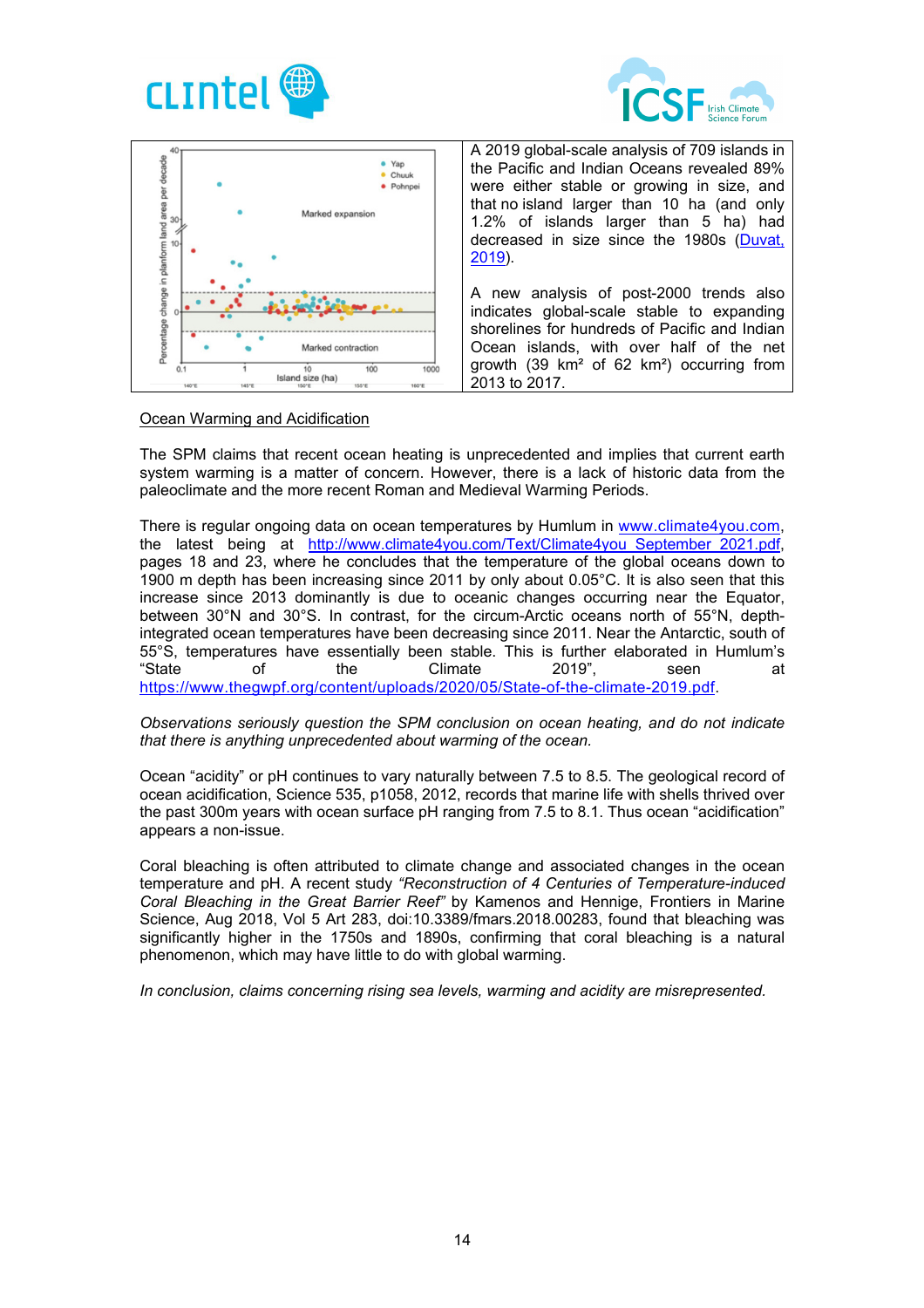



# **6. Oversensitivity of Climate Models**

| <b>Section</b> | <b>SPM Claims</b>                           | <b>ICSF/CLINTEL Comments</b>       | <b>Item</b> |
|----------------|---------------------------------------------|------------------------------------|-------------|
| A.4            | Improved knowledgeputs the best             | Important evidence for lower ECS   | 6           |
|                | estimate of ECS at 3°C                      | was not taken into account         |             |
| A.4.4          | The very likely range of ECS is             | Important evidence for lower ECS   | 6           |
|                | between 2°C and 5°C.                        | was not taken into account         |             |
| B.1            | Global warming of 1.5°C and 2°C will        | This claim is based on overly      | 6           |
|                | be exceeded in the 21 <sup>st</sup> century | sensitive models and overly        |             |
|                | without deep reductions in GHG              | pessimistic scenarios.             |             |
| D.1            | Each 1,000GtCO2 is likely to cause          | Claim is based on overly sensitive | 6           |
|                | 0.45°C rise in global surface temp          | models.                            |             |
| D.2            | Mitigation will not lead to any             | Indeed, adaptation to whatever     | 6           |
|                | difference in global temperatures           | modest climate change occurs in    |             |
|                | discernable from natural variability in     | coming decades is key.             |             |
|                | next 20 years                               |                                    |             |

## Previously known Oversensitivity of Climate Models

Even prior to the release of AR6, it was known that the CMIP5 models used in AR5 were oversensitive; reliable global satellite and balloon data demonstrably proved that temperature increases in recent decades were over-estimated by a factor of 2 to 3. This over-sensitivity had already becoming apparent in the 2013 AR5 Figure 11.25(a), and also in the missing "predicted tropical hot spot" depicted in the Supplemental Material of its Chapter 10, Figure 10.SM.1.

These CMIP5 model defects were explained further by Christy in his paper at: https://www.thegwpf.org/content/uploads/2019/10/Christy-2019A.pdf, with similar views expressed by Spencer at https://www.drroyspencer.com/2019/12/cmip5-model-atmospheric-<br>warming-1979-2018-some-comparisons-to-observations/ and McKitrick at warming-1979-2018-some-comparisons-to-observations/ and McKitrick at https://www.drroyspencer.com/2019/11/comments-by-ross-mckitrick-on-the-continuation-ofclimate-model-failure/.

The CMIP5 models were also severely criticised by Hourdin et al in their paper *"The art and science of climate model tuning"*, Bull Am Met Soc, 98, 589-602, pointing out the lack of transparency in model tuning, illustrating these were freely tuned to give results falling in an "anticipated acceptable range". The CMIP6 models are no better in that respect. In that context, it is inexplicable that the CMIP6 models have an even higher sensitivity.

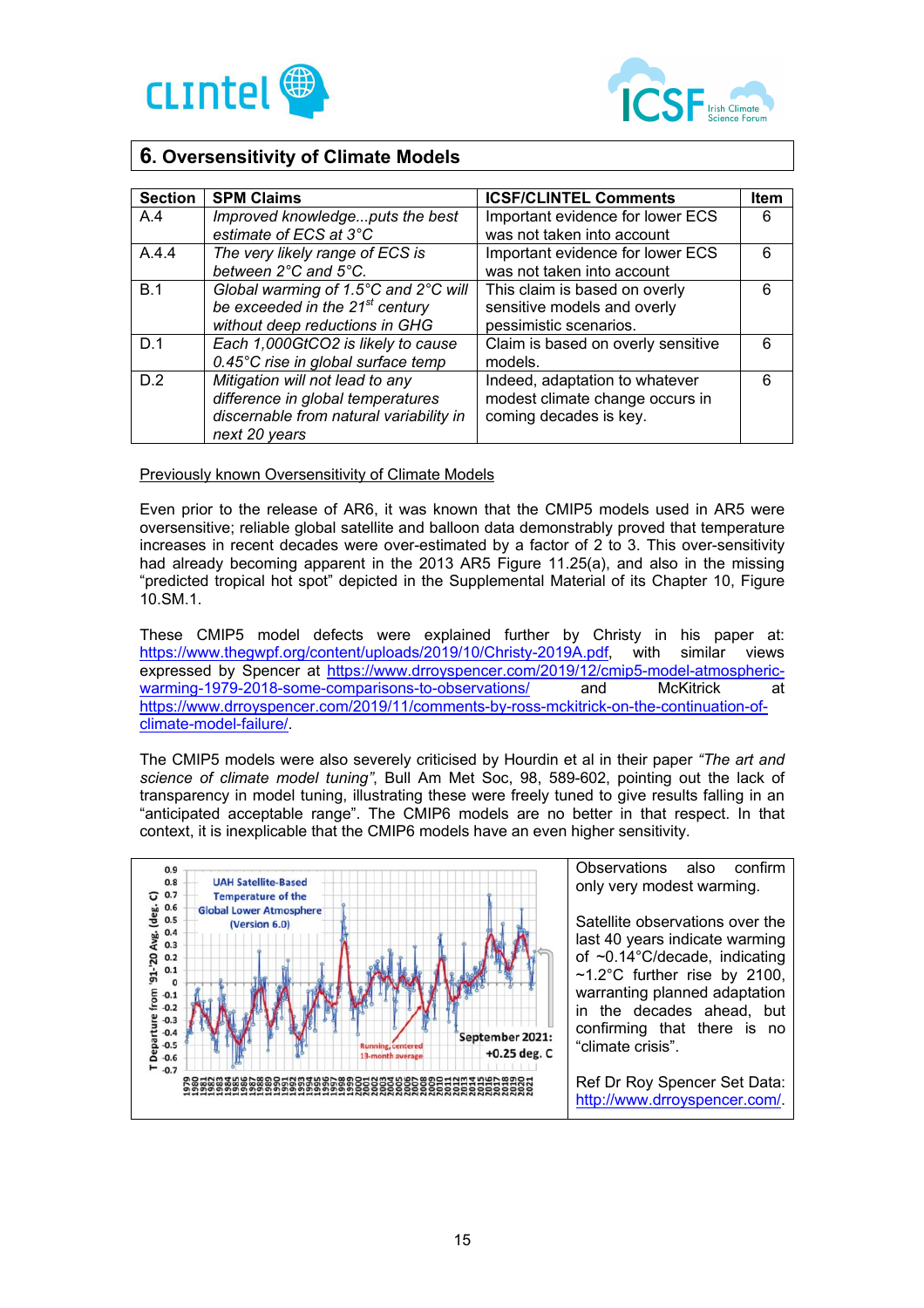



Even before the release of AR6, there was no plausible empirical basis for estimating ECS to be 3°C. On the other hand, there was significant evidence that ECS lies below 1.5°C and may be as low as 1°C or even lower, again confirming that there is no climate "emergency".

It is clear that evidence for Low Climate Sensitivity was ignored in the AR6 Report

## (a) The Earth's Tropical Longwave Radiative Response to Temperature Perturbations

Chapter 7 "The Earth's energy budget, climate feedbacks, and climate sensitivity" makes no reference to Lindzen and Choi (2011; hereafter LC11), the most important paper on climate feedbacks and climate sensitivity written in recent decades.

Using monthly-mean satellite radiation data and reanalysis temperature data, the LC11 paper shows that the Earth's all-sky longwave radiative response to surface temperature perturbations averaged over the tropical oceans (20°S-20°N) significantly exceeds the Planck response ( $\approx 3.2$  W  $\text{m}^2$  K<sup>-1</sup>). The corresponding response of the CMIP5 models, whether run in AMIP mode (SST and sea ice prescribed) or CMIP mode (SST and sea ice simulated) lies significantly below the Planck value.

This serious observation/model discrepancy will here be referred to as the Tropical Longwave Response (TLR) Discrepancy. No information is provided in Chapter 7 regarding the TLR discrepancy in the CMIP6 models; only global mean radiative responses on interannual time scales are provided. These do not allow the observation/model discrepancy to be seen for what it is.

The reality of the TLR Discrepancy was confirmed by Mauritsen and Stevens (2015, hereafter MS15). Again using monthly-mean CERES observations, they arrived at results very similar to those of LC11. They stated that "the discrepancy between the [tropical all-sky LW] observations on the one hand and the models on the other is robust."

Using a simple energy balance model, LC11 showed that the TLR discrepancy leads to a significant overestimation of equilibrium climate sensitivity (ECS) by the GCMs. The value of ECS they obtained using the simple energy balance model and the observational value of the radiative response was less than 1°C.

The AR5 report (2013) rejected the significance of the LC11 results on incorrect grounds. In Section 10.8.2.2, the report incorrectly stated that the energy balance model used by LC11 was limited to the tropics. However, it was clearly shown by Bates (2016; hereafter B16) that LC11's energy balance model was global. It corresponds to Model A of B16 with the extratropical radiative response coefficient set to its Planck value (Appendix B of B16). B16 also showed that the TLR Discrepancy can result in an even more serious overestimation of ECS by the GCMs than had been indicated by LC11.

Now, in AR6, the LC11 paper is not even referred to. The AR6 authors appear to base their justification of this on the Sherwood et al. (2020) paper, which is now incorrectly taken as the "gold standard" in matters of climate sensitivity: it is referred to 22 times in Chapter 7. The grounds put forward in Sherwood et al (2020) for rejecting the significance of the LC11 paper are twofold: (1) It is stated that there is no clear evidence that precipitation efficiency would increase in a warmer climate; (2) It is stated that the LC11 results are nullified by the results of I. N. Williams and Pierrehumbert (2017).

In response to the above: (1) The LC11 results are based on observations; they do not depend on any particular physical mechanism such as precipitation efficiency; (2) Lindzen and Choi (2021) have shown that the results of Williams and Pierrehumbert (2017) are invalid. In brief, the failure of AR6 to discuss the TLR Discrepancy discovered by LC11 invalidates the report as far as the central issues of climate feedbacks and climate sensitivity are concerned.